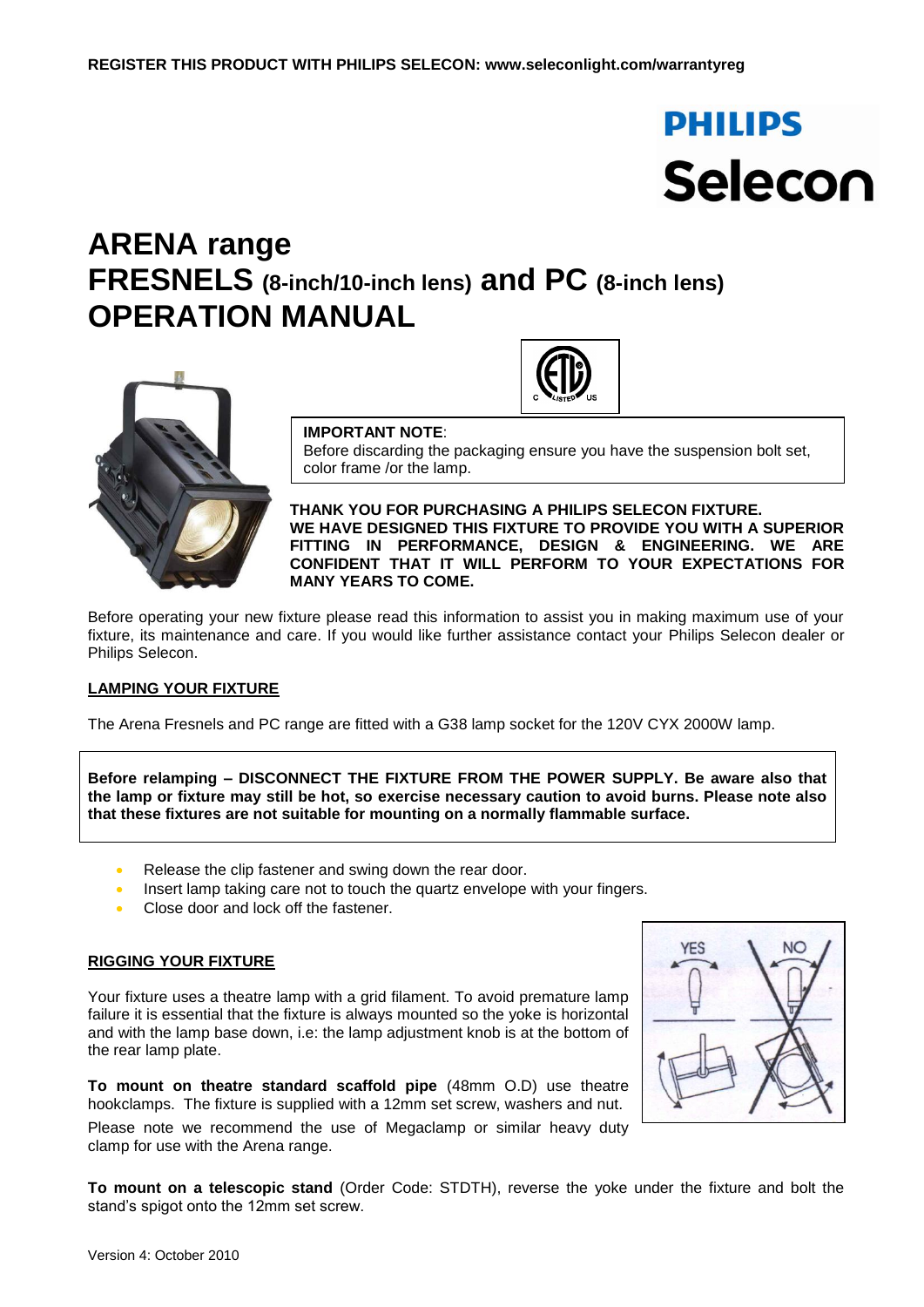**A safety chain (Order Code: 20SC) MUST always be used when rigging fixtures on bars, ladders etc. The safety chain is passed through the fixture anchor point hole located at the rear of the fixture and around the bar. Be careful to allow sufficient slack to allow the fixture to be focused freely. Selecon supply a safety chain with all theatrical / entertainment fixtures.**

## **The fixture should be at least 6 ft away from the nearest object it is lighting.**

#### **YOKE AND PIVOT POINT**

The yoke can be positioned anywhere in the channel that runs the length of the fixture. This is useful to achieve the best balance if using a color changer or other accessory mounted on the front of the fixture, or to fit the fixture in space restricted positions.

The yoke balance point is factory set on the lens tube for normal applications. To move the yoke, loosen the M8 bolts at the bottom pivot point of the yoke on each side of the fixture. Slide the yoke to the required position, check the yoke is evenly positioned on each side and tighten the M8 bolts.

#### **FOCUSING**

The variable beam focus position of the Arena range is altered by adjusting the lamp/ reflector position in relation to the front lens. Finger tight pressure only is necessary to lock the lens off in their chosen positions. A reference scale is provided to record settings.



**Please note that the handles on the Arena range can reach high temperatures** 

**depending on the position or orientation of the fixture, and that gloves should always be worn when focusing these fixtures.**

#### **PAN AND TILT ADJUSTMENT**

To pan your fixture loosen the top suspension nut and adjust, then retighten. To tilt, loosen the locking clamp handle on the side of the fixture, tilt and retighten finger tight.

#### **ACCESSORIES**

- Safety Chain (Order Code: 20SC)
- **Lens Safety Mesh (Order Code: 20SM24)**
- Color Frame the fixture is supplied with a color frame. Additional color frames are available (Order Code: 20CFSF2020 )
- Barndoors 20BDSF2020

#### **CLEANING**

Open the down –swinging door, and clean the lens and or reflector with a soft lint free cloth.

This is the only maintenance task that can be safely carried out by non-approved personnel. Refer below – Safety & Maintenance note.

#### **SAFETY & MAINTENANCE**

Philips Selecon has manufactured this fixture in accordance with recognised best practices to recommended international safety standards. It is your responsibility to maintain this fixture in good & safe working condition.

Repairs should only be carried out by suitably qualified persons. Do not operate the fixture with cracked lens, damaged cable, etc. Consult your Philips Selecon distributor for assistance. Only replace damaged parts with authorised Philips Selecon spares.